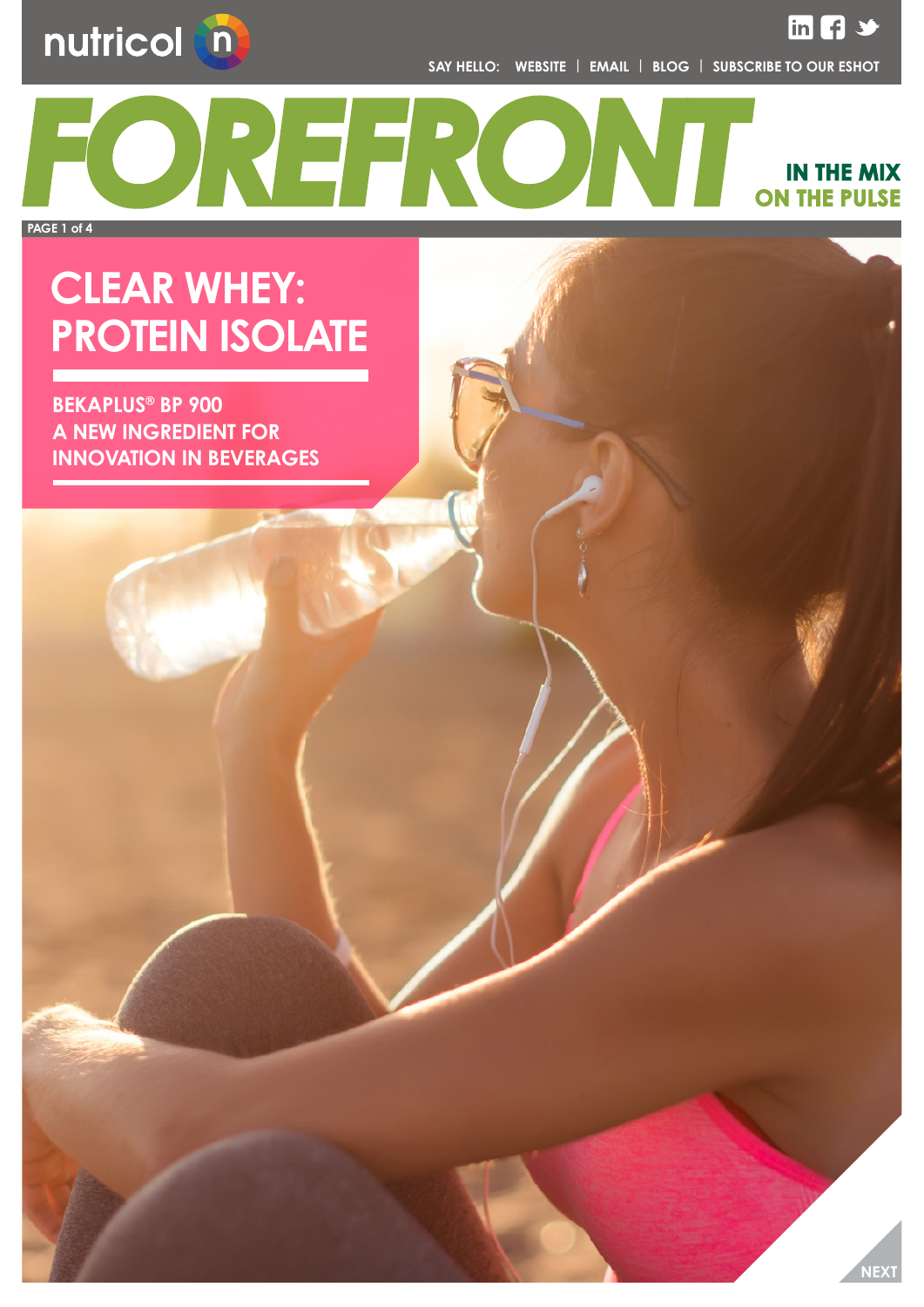

**PAGE 2 of 4**

# **Market insights**

**Protein enrichment is the number one global trend in food**

**Market Sizes – Volume Consumption Protein | Tons**



#### **Tons – World**

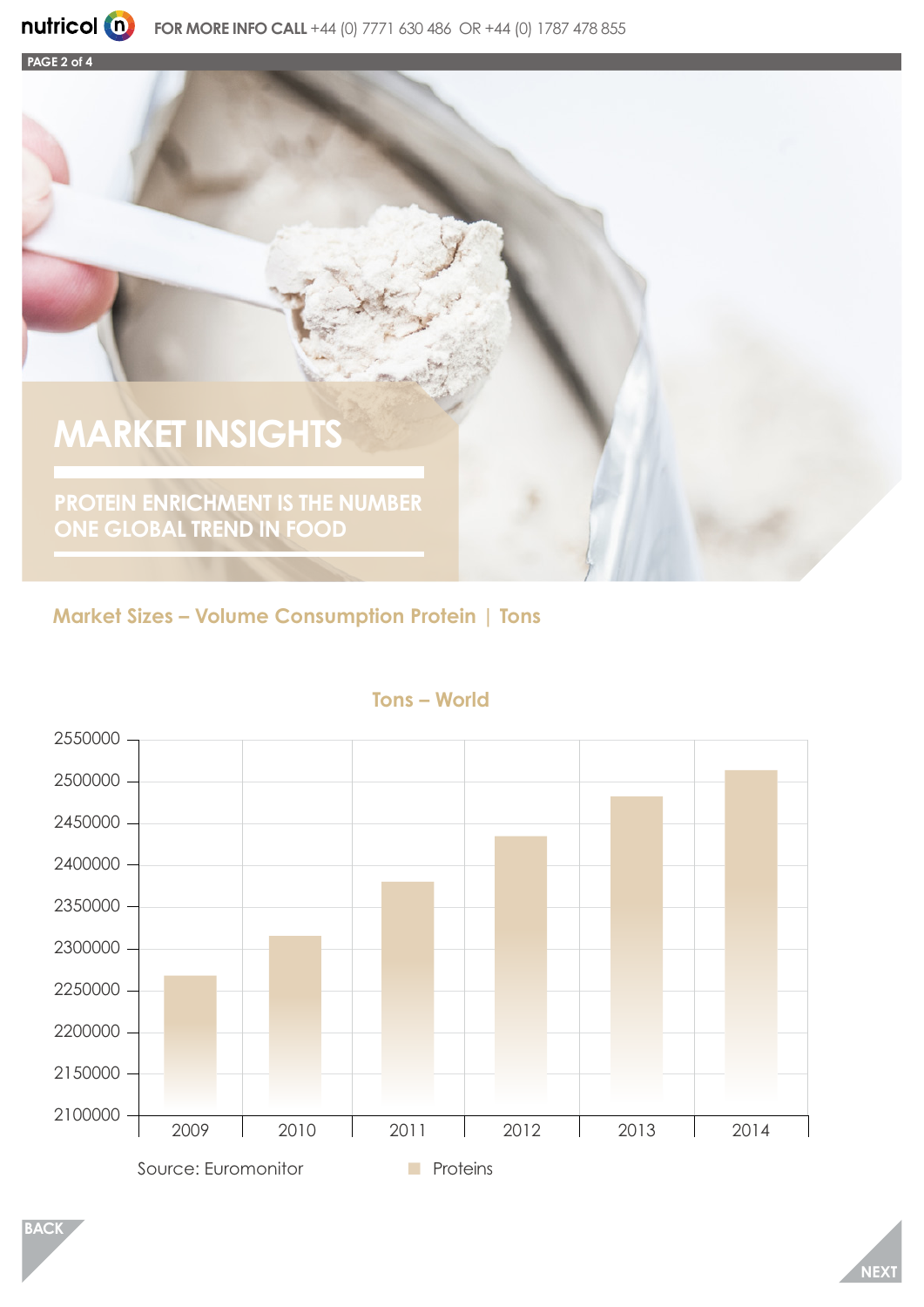

**PAGE 3 of 4**

#### **KEYS FOR SUCCESSFU CONSUMER PRODU**

**Whey protein high biological value**

**Protein for healthy lifestyle**

**FORMAT**

# **Source**

#### **BEKAPLUS® BP900**

**"the crystal clear whey protein isolate"**

**Beverage as ideal format to address target group**

### **CONSUMER**

**Clear, neutral taste, stability, solubility**

**quality**

**BACK**

**Approved health & nutrition claims**

## **regulartory**

**NEX**